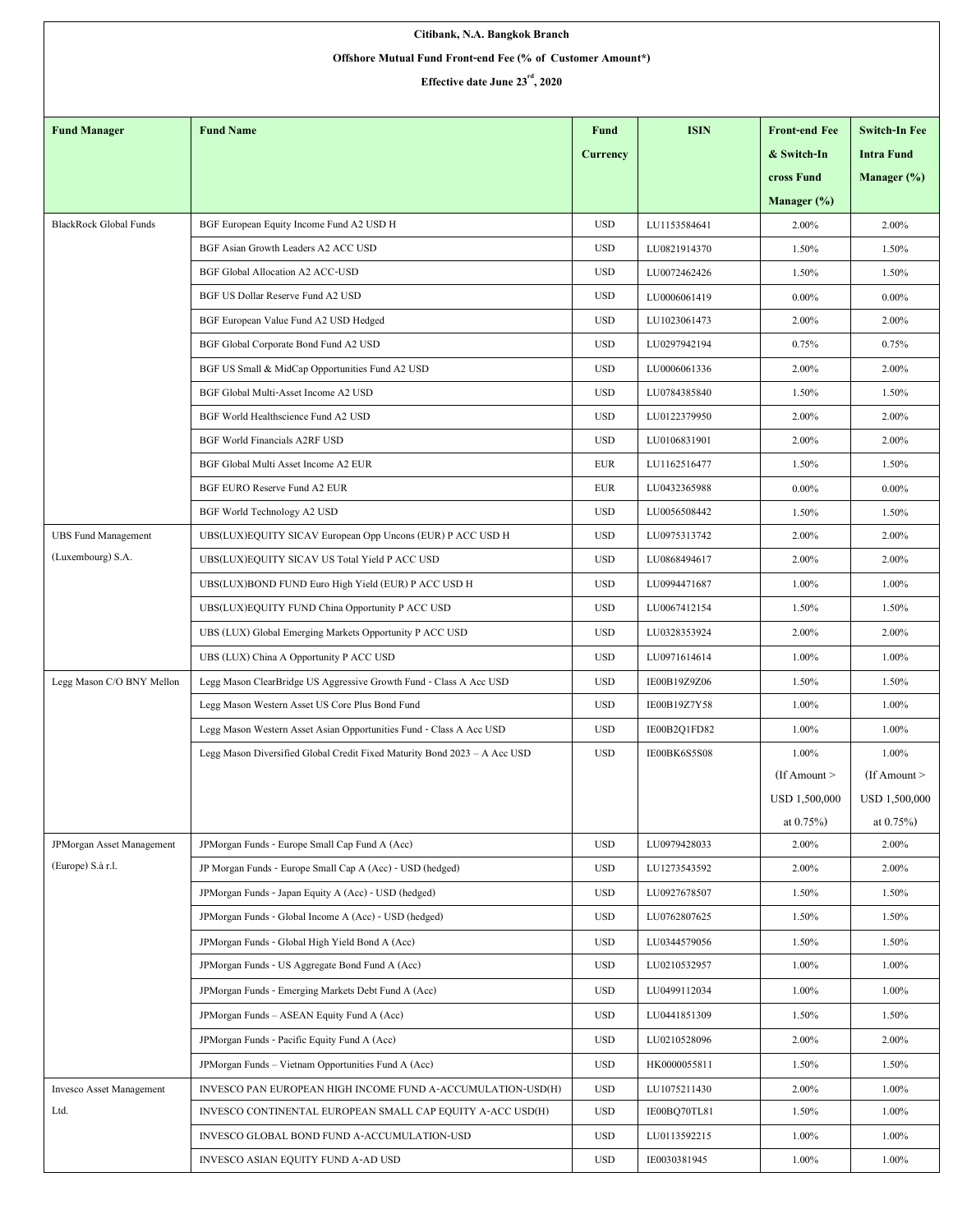|                               | INVESCO GLOBAL LEISURE FUND A - ACCUMULATION - USD                                | <b>USD</b> | LU0052864419 | 1.25%                              | 1.00%                              |
|-------------------------------|-----------------------------------------------------------------------------------|------------|--------------|------------------------------------|------------------------------------|
|                               | INVESCO CONTINENTAL EUROPEAN SMALL CAP EQUITY FUND A EUR AD<br><b>SHARE – EUR</b> | <b>EUR</b> | IE00BWV0GH19 | 1.50%                              | 1.00%                              |
| PIMCO Global Advisors         | PIMCO GIS Income Fund - Class E Acc USD                                           | <b>USD</b> | IE00B7KFL990 | 1.00%                              | 1.00%                              |
| (Ireland) Limited             | PIMCO GIS Global Bond Fund - Class E Acc USD                                      | <b>USD</b> | IE00B11XZ210 | 0.75%                              | 0.75%                              |
|                               | PIMCO GIS Global High Yield - Class E Acc USD                                     | <b>USD</b> | IE00B1D7YM41 | 1.50%                              | 1.00%                              |
|                               | PIMCO GIS Diversified Income Fund - Class E Acc USD                               | <b>USD</b> | IE00B1D7YK27 | 1.00%                              | 1.00%                              |
| AllianceBernstein             | AB Emerging Markets Multi Asset Portfolio - Class A USD                           | <b>USD</b> | LU0633140560 | 1.50%                              | 1.50%                              |
| (Luxembourg) S.à r.l.         | AB Low Volatility Equity Portfolio USD - Class A USD                              | <b>USD</b> | LU0861579265 | 1.50%                              | 1.50%                              |
|                               | AB American Income Portfolio - Class A2 USD                                       | <b>USD</b> | LU0095030564 | 1.00%                              | 1.00%                              |
|                               | AB Global High Yield Portfolio - Class A2 USD                                     | <b>USD</b> | LU0102830865 | 1.50%                              | 1.50%                              |
|                               | AB SICAV I - Low Volatility Equity Portfolio A EUR H Acc                          | EUR        | LU0861579778 | 1.50%                              | 1.50%                              |
|                               | AB European Equity Portfolio A USD H                                              | <b>USD</b> | LU1035777561 | 2.00%                              | 2.00%                              |
|                               | AB European Equity Portfolio A EUR                                                | <b>EUR</b> | LU0124675678 | 2.00%                              | 2.00%                              |
|                               | AB Mortgage Income Portfolio A2 USD                                               | <b>USD</b> | LU1021288185 | 1.00%                              | 1.00%                              |
|                               | AB American Growth Portfolio A USD                                                | <b>USD</b> | LU0079474960 | 1.50%                              | 1.50%                              |
|                               | AB Low Volatility Total Return Equity Portfolio A USD                             | <b>USD</b> | LU1934455194 | 1.00%                              | 1.00%                              |
| Schroder Investment           | Schroder ISF US Small & Mid-Cap Equity                                            | <b>USD</b> | LU0205193047 | 1.50%                              | 1.00%                              |
| Management (Singapore)        | Schroder ISF Japanese Opportunities Fund                                          | <b>USD</b> | LU0943300680 | 1.50%                              | 1.00%                              |
| Limited                       | Schroder ISF Asian Equity Yield                                                   | <b>USD</b> | LU0188438112 | 2.00%                              | 1.00%                              |
|                               | Schroder Asian Income USD (Hedged) Acc                                            | <b>USD</b> | SG9999016844 | 1.50%                              | 1.00%                              |
|                               | Schroder Global Target Return A Acc USD                                           | <b>USD</b> | LU1516354237 | 1.00%                              | 1.00%                              |
|                               | Schroder SSF Fixed Maturity Bond 2023 A Acc USD                                   | <b>USD</b> | LU1947548258 | 1.00%                              | 1.00%                              |
|                               | Schroder ISF Global Credit Income                                                 | <b>USD</b> | LU1737068558 | 0.75%                              | 0.75%                              |
|                               | Schroder SSF Fixed Maturity Bond VI A Acc USD                                     | <b>USD</b> | LU2097434778 | 1.00%                              | 1.00%                              |
|                               |                                                                                   |            |              | $($ If Amount $>$<br>USD 1,500,000 | $($ If Amount $>$<br>USD 1,500,000 |
|                               | Schroder SSF Fixed Maturity Bond VI A Dist USD                                    | <b>USD</b> | LU2097434851 | at $0.75%$                         | at $0.75%$                         |
| Franklin Templeton Investment | Franklin NextStep Stable Growth Fund                                              | <b>USD</b> | LU1350350259 | 1.50%                              | 1.00%                              |
| (Asia) Ltd                    | Franklin NextStep Balance Growth Fund                                             | <b>USD</b> | LU1350350846 | 1.50%                              | 1.00%                              |
|                               | Franklin NextStep Dynamic Growth Fund                                             | <b>USD</b> | LU1350351653 | 1.50%                              | 1.00%                              |
|                               | Templeton Emerging Markets Smaller Companies Fund                                 | <b>USD</b> | LU0300738514 | 2.00%                              | 1.00%                              |
|                               | Franklin Technology Fund                                                          | <b>USD</b> | LU0109392836 | 2.00%                              | 1.00%                              |
| Allianz Global Investors Asia | Allianz Global Artificial Intelligence AT USD                                     | <b>USD</b> | LU1548497426 | 1.50%                              | 1.50%                              |
| Pacific Limited               | Allianz Dynamic Asian High Yield Bond AT USD                                      | <b>USD</b> | LU1543697327 | 1.00%                              | 1.00%                              |
|                               | Allianz Income and Growth AT USD                                                  | <b>USD</b> | LU0689472784 | 1.00%                              | 1.00%                              |
|                               | Allianz Income and Growth AT EUR H                                                | EUR        | LU1070113664 | 1.00%                              | 1.00%                              |
|                               | Allianz Thematica AT USD                                                          | <b>USD</b> | LU1917777945 | 1.50%                              | 1.50%                              |
| <b>Fidelity International</b> | Fidelity Funds - Asian High Yield Fund A Acc USD                                  | <b>USD</b> | LU0286668453 | 1.00%                              | 1.00%                              |
|                               | Fidelity Funds - China High Yield Fund A Acc USD                                  | <b>USD</b> | LU1313547462 | 1.00%                              | 1.00%                              |
|                               | Fidelity Funds - Emerging Markets Fund A Acc USD                                  | <b>USD</b> | LU0261950470 | 2.00%                              | 1.00%                              |
|                               | Fidelity Funds - Global Dividend Fund A Acc USD                                   | <b>USD</b> | LU0772969993 | 1.50%                              | 1.00%                              |
|                               | Fidelity Funds - Global Technology Fund A Acc USD                                 | <b>USD</b> | LU1046421795 | 1.00%                              | 1.00%                              |
|                               | Fidelity Funds - US Dollar Bond Fund A Acc USD                                    | <b>USD</b> | LU0261947682 | 1.00%                              | 1.00%                              |
|                               | Fidelity Funds - Asia Pacific Opportunities Fund A Acc USD                        | <b>USD</b> | LU2008162690 | 2.00%                              | 1.00%                              |
| Aberdeen Standard Investment  | Aberdeen Standard SICAV I - Global Bond Fixed Maturity 2023 Fund A Acc USD        | <b>USD</b> | LU2004512799 | 1.00%                              | 1.00%                              |
| Luxembourg S.A.               |                                                                                   |            |              | $($ If Amount $>$                  | $($ If Amount $>$                  |
|                               |                                                                                   |            |              |                                    |                                    |
|                               |                                                                                   |            |              | USD 1,500,000<br>at $0.75%$        | USD 1,500,000<br>at $0.75%$        |